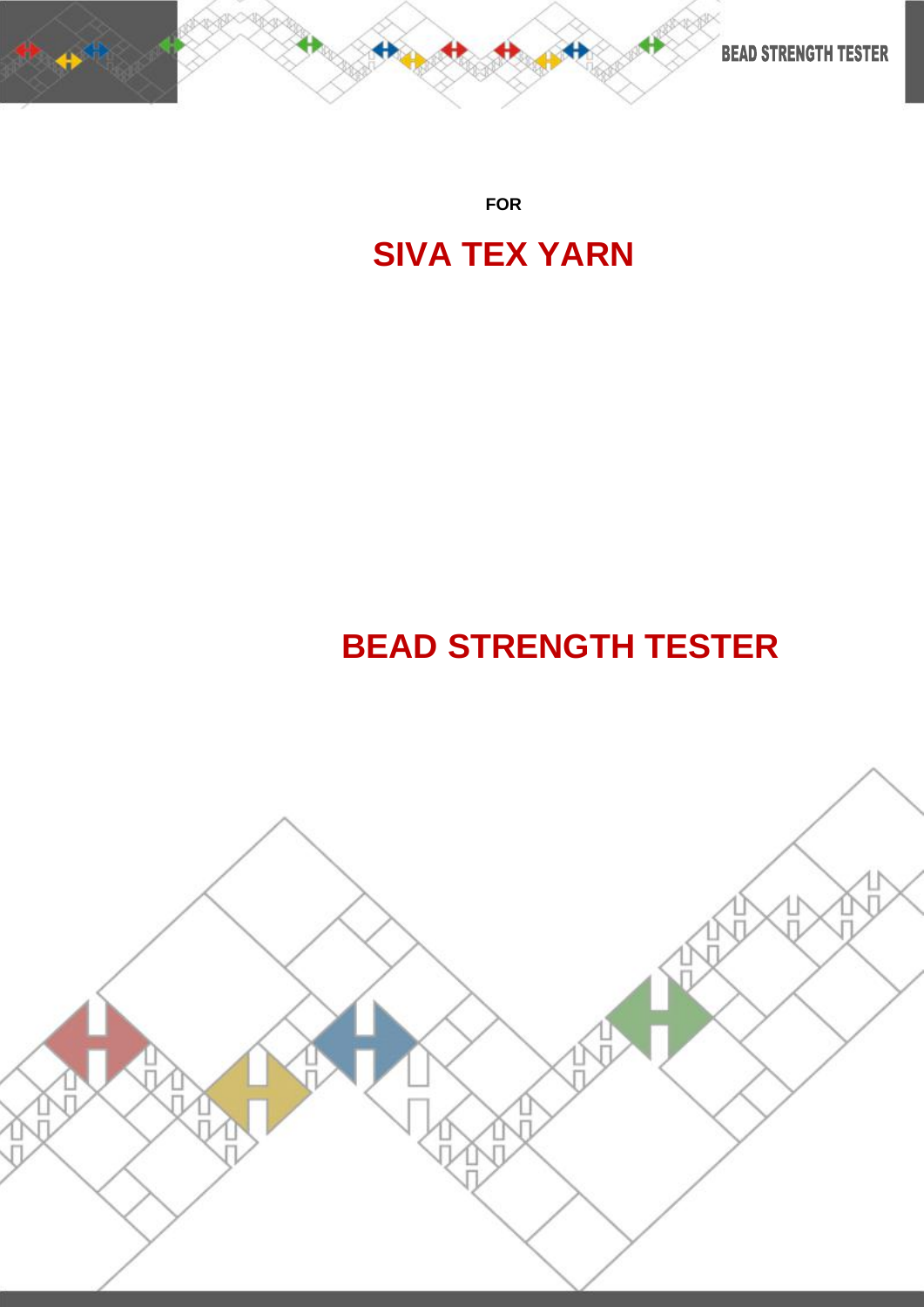

**BEAD STRENGTH TESTER** 

## **INDEX**

| SR. | <b>TOPIC</b>         | <b>PAGE</b> |
|-----|----------------------|-------------|
| 01  | <b>APPLICATION</b>   | 01          |
| 02  | <b>DESCRIPTION</b>   | 01          |
| 03  | <b>FEATURES</b>      | 01          |
| 04  | <b>SPECIFICATION</b> | 02          |
| 05  | <b>SCHEMATIC</b>     | 03          |

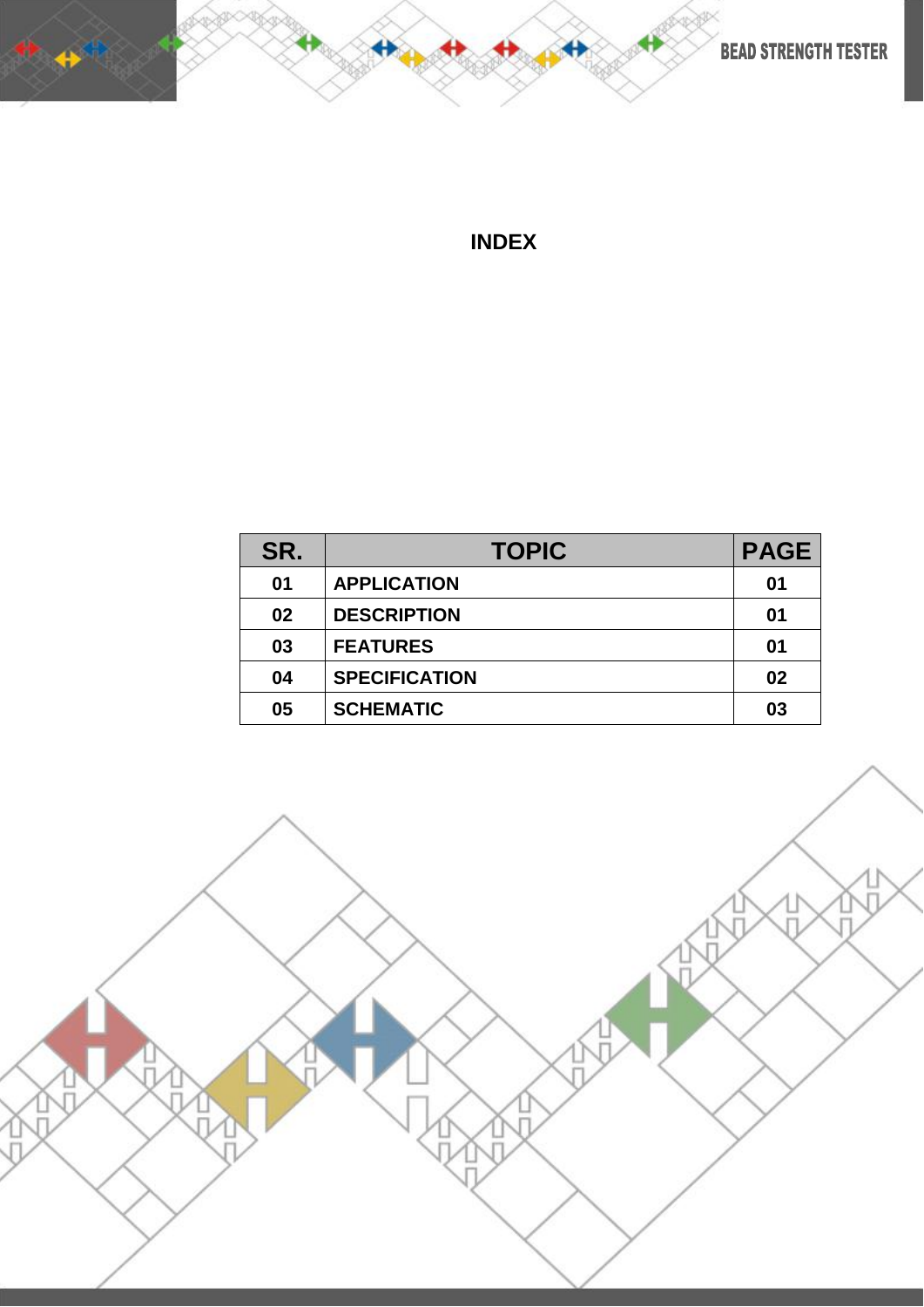### **1. APPLICATION :**

The system is designed for testing of Compressive Strength of ION EXCHANGE BEADS (used for water purification). Ion Exchange Beads are basically Polymer Resin. The diameter of the bead ranges from 0.5 mm to 1.5 mm or so.

## **2. DESCRIPTION :**

.

The system is designed and developed considering that there will be multiple samples to be tested in a single GO. It can test up to 60 samples as single batch. Digital Automated System with computerisation helps in quick and stress free testing.

## **3. FEATURES :**

#### *Test Unit*

- $\checkmark$  Digital
- $\checkmark$  Micro-controller based
- $\checkmark$  Memory for setups and data
- $\checkmark$  Setting parameter
- $\checkmark$  Communication with PC
- $\checkmark$  Over Load protection
- $\checkmark$  Accurate Force measurement
- $\checkmark$  Stable Motorised Moving Arm
- $\checkmark$  Precise Indexing of sample table
- $\checkmark$  Micro-Controller based dedicated Electronics
- $\checkmark$  Control console for stand alone testing
- $\checkmark$  Software for operating using PC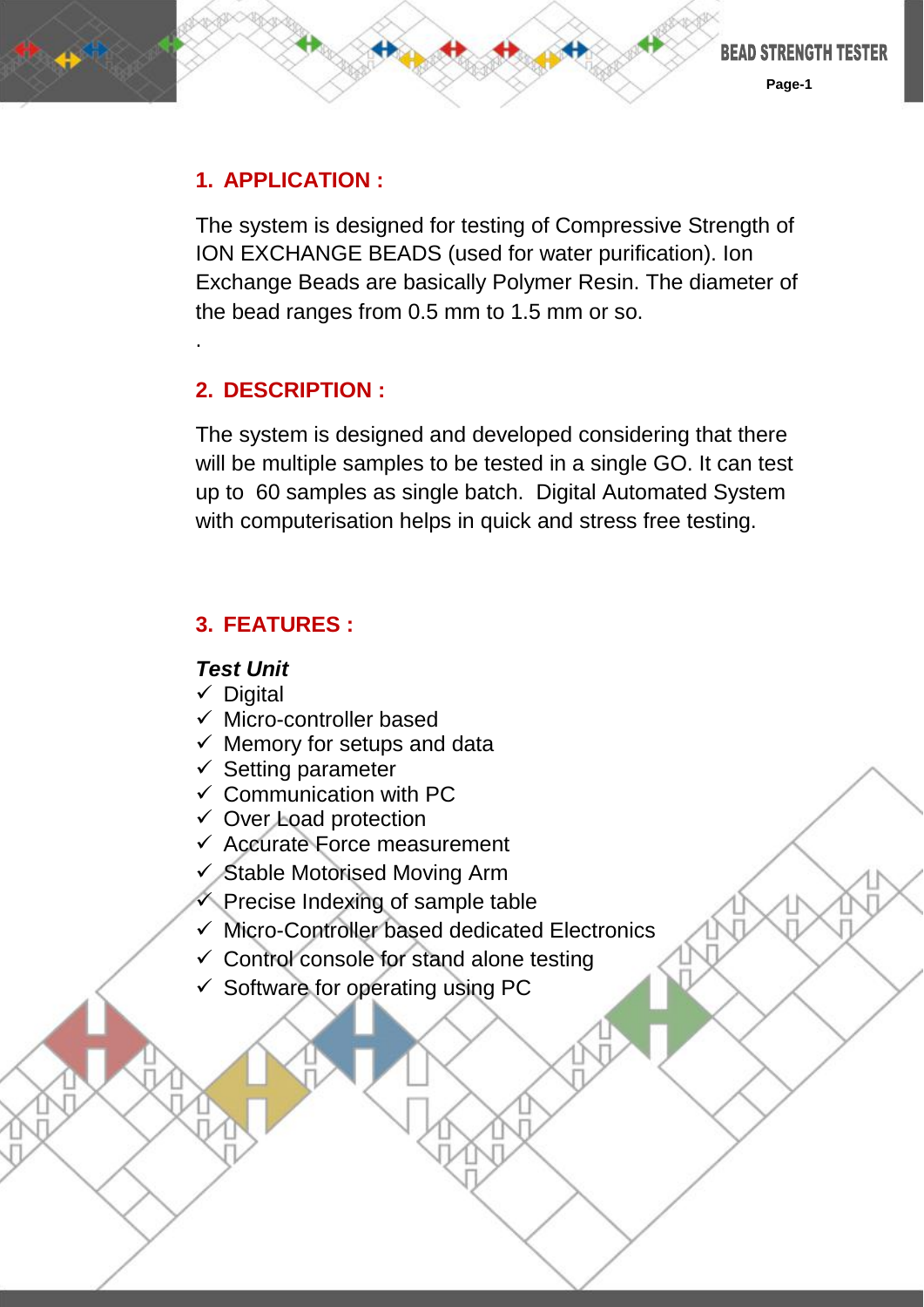

**Page-2**

#### **4. SPECIFICATION :**

#### *Test Unit*

Micro-controller based LCD Display (2 X 16 charecters) Key pad for setup Memory for Setup - 5 RS 232 port Load Range : 5000 gms Load Resolution : 0.1 gms Speed : 1 mm / min to 300 mm / min

#### *Fixture*

Round Indexing Table operated automatically as part of Test Sequence.

#### *Software*

WINDOWS based Facility for making Setup Facility for Storing Data Facility for Generating Reports